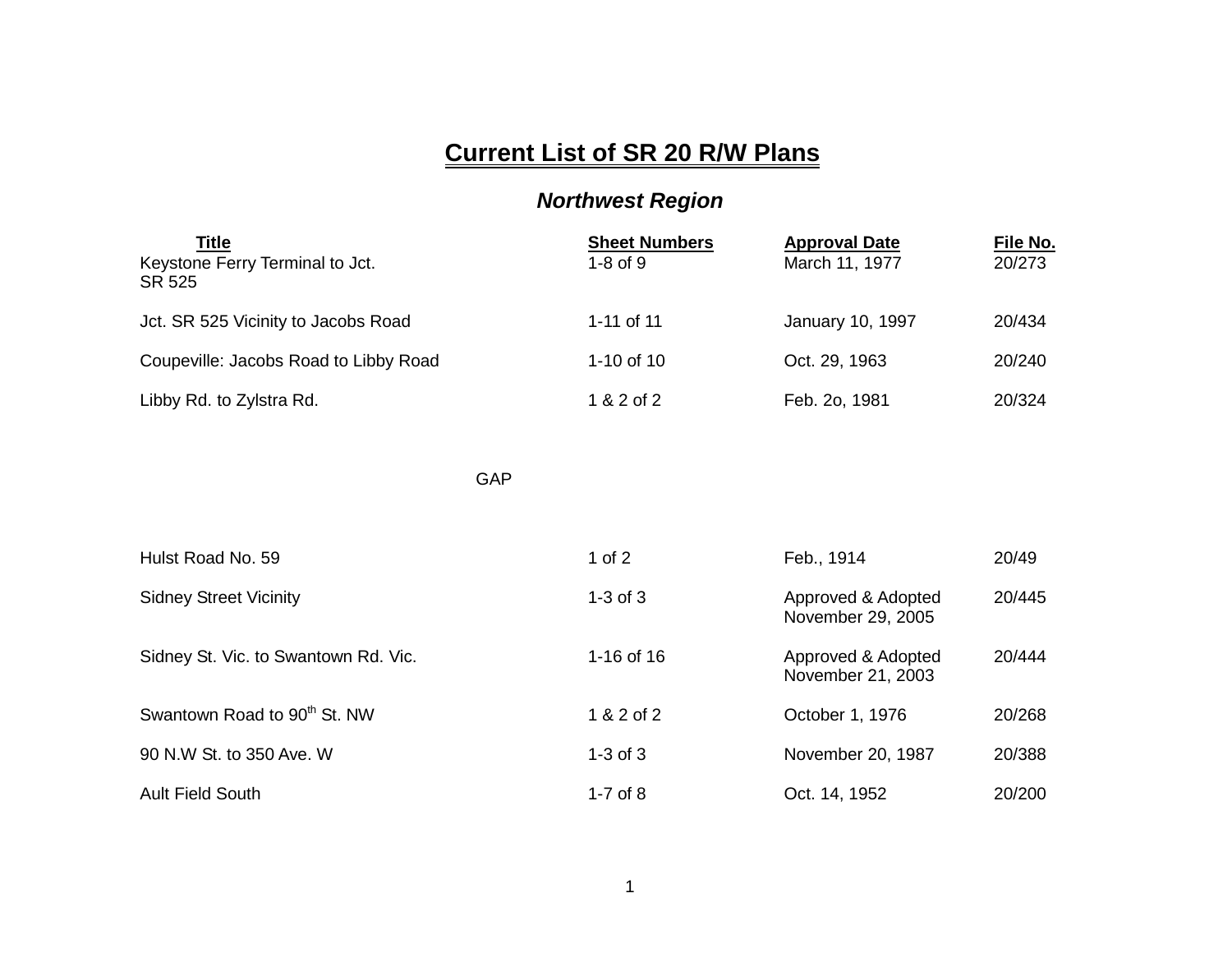| <b>Ault Field North</b>                                        | $1-7$ of $7$   | Sept. 30, 1952                     | 20/176    |
|----------------------------------------------------------------|----------------|------------------------------------|-----------|
| <b>Banta Road to Troxell</b>                                   | $1-3$ of $3$   | December 1, 1995                   | 20/429    |
| Troxell Rd. Vic. to Deception Pass State Park                  | 1-9 of 9       | Approved & Adopted<br>May 23, 2003 | 20/443    |
| Sec. 3 Oak Harbor to Deception Pass                            | 9 & 10 of 11   | May 10, 1938                       | 20/67     |
| Deception Pass to Gibralter Road Vic.                          | 1-8 of 11      | September 18, 1992                 | 20/414    |
| Meadow Creek Vic. to S. Campbell Lake Rd.                      | 1-4 of 4       | February 24, 2006                  | 20/448    |
| S. Campbell Lake Rd. to Gibralter Rd. Vic.                     | 1-15 of 15     | September 5, 2006                  | 20/449    |
| Gilbralter Rd. Vic. to Jct. SR 20 Spur                         | 1 of 1         | March 22, 1982                     | 20/334    |
| Jct. S.S.H. No. 1-D to Anacortes                               | $1$ of $5$     | April 10, 1956                     | 20/189    |
| Jct. S.S.H. No. 1-D to Anacortes<br><b>Plan Showing Access</b> | $1$ of $3$     | Sept. 27, 1955                     | 20/LA1    |
| Jct. SSH No. 1-D to Swinomish Slough                           | $1-5$ of $8$   | August 2, 1960                     | 20/193    |
| March Point Rd. to Fredonia                                    | 1-11 of 11     | Dated April 3, 1969                | 20/196    |
| Fredonia to Pulver Rd. Vic.                                    | 1-23 of 23     | Approved & Adopted<br>June 3, 2005 | 20/446    |
| SR 20 Interchange Vicinity                                     | 3,4,6 & 7 of 9 | Approved & Adopted<br>June 3, 2005 | 20/2700   |
| Bayview - Burlington Navel Access Road                         | 2 of 2         | May 20, 1944                       | C-18/1482 |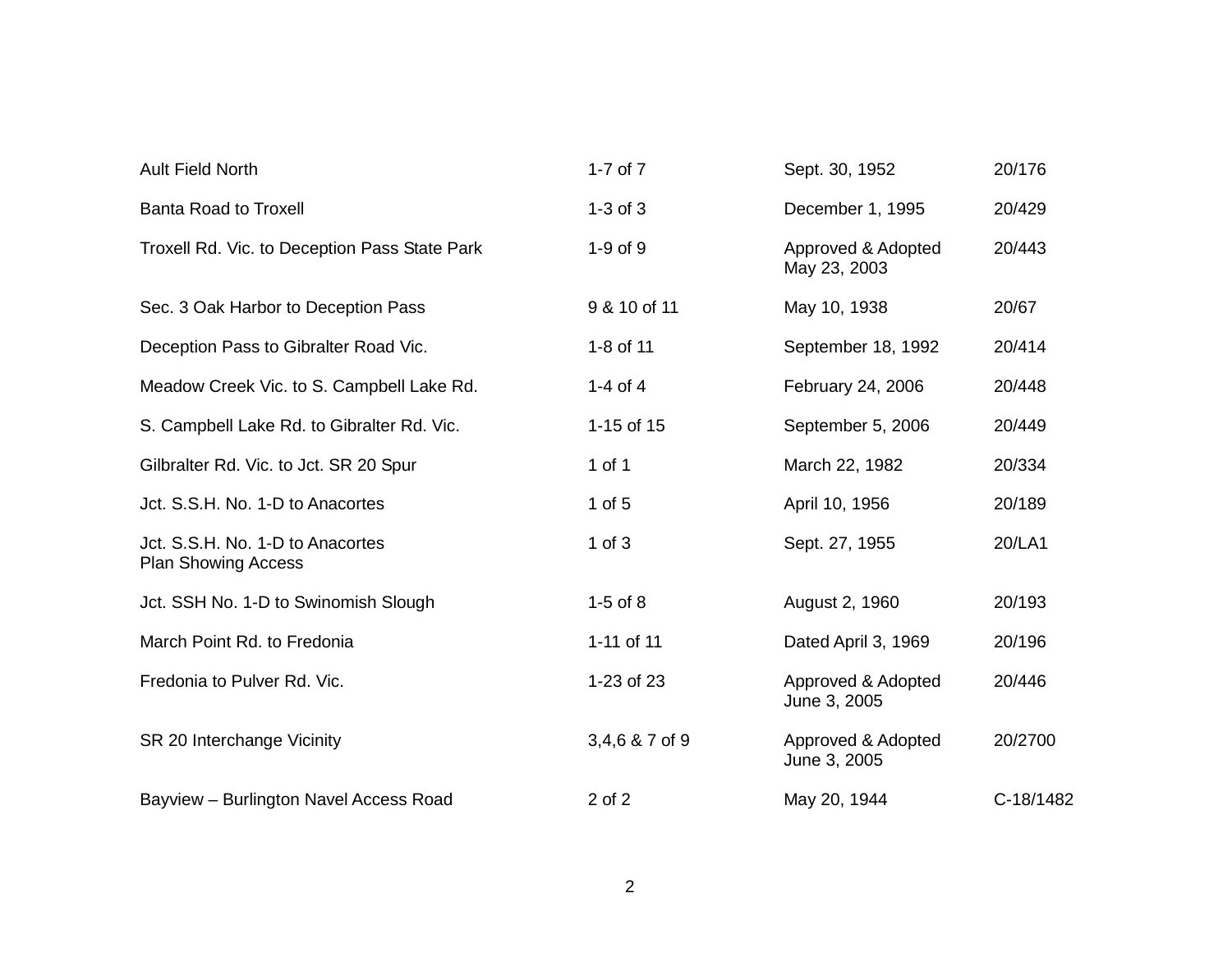## GAP

| Avon Ave in Burlington                                          | 1 of 1        | Adopted May 27, 2005         | 20/447 |
|-----------------------------------------------------------------|---------------|------------------------------|--------|
| Bufler - Burlington Section                                     | Unnumbered    | Sept. 4 <sup>th</sup> , 1934 | 20/71  |
| N. Regent Street Vic. to Sterling Road Vic.                     | 1-10 of 10    | May 13, 1994                 | 20/422 |
| <b>Sterling Road Intersection</b>                               | 1 of 1        | October 5, 1965              | 20/202 |
| Burlington - Sedro Woolley                                      | 1 & 2 of 2    | Dated April 1932             | 20/73  |
| SR 9, Howey Road to Sedro Woolley                               | 4 of 4        | July 9, 1957                 | 9/161  |
| SR 9, Howey Road to Sedro Woolley<br><b>Plan Showing Access</b> | 1 of 1        | June 4, 1957                 | 9/LA2  |
| SR 9, Sedro - Woolley Vicinity                                  | 2 & 3 of 4    | Jan. 15, 1952                | 9/137  |
| Sedro Woolley Easterly                                          | $1 - 9$ of 10 | Dec. 2, 1947                 | 20/126 |
| Minkler Lake to Alder Creek                                     | 1-9 of 14     | Feb. 5, 1957                 | 20/183 |
| <b>Hamilton Vicinity</b>                                        | 1-4 of 4      | Sept. 24, 1963               | 20/201 |
| Minkler Lake to Alder Creek                                     | 12-14 of 14   | Feb. 5, 1957                 | 20/183 |
| G.H. Clark Road No. 311                                         | 1 thru $3$    | Dated Nov. 1927              | 20/39  |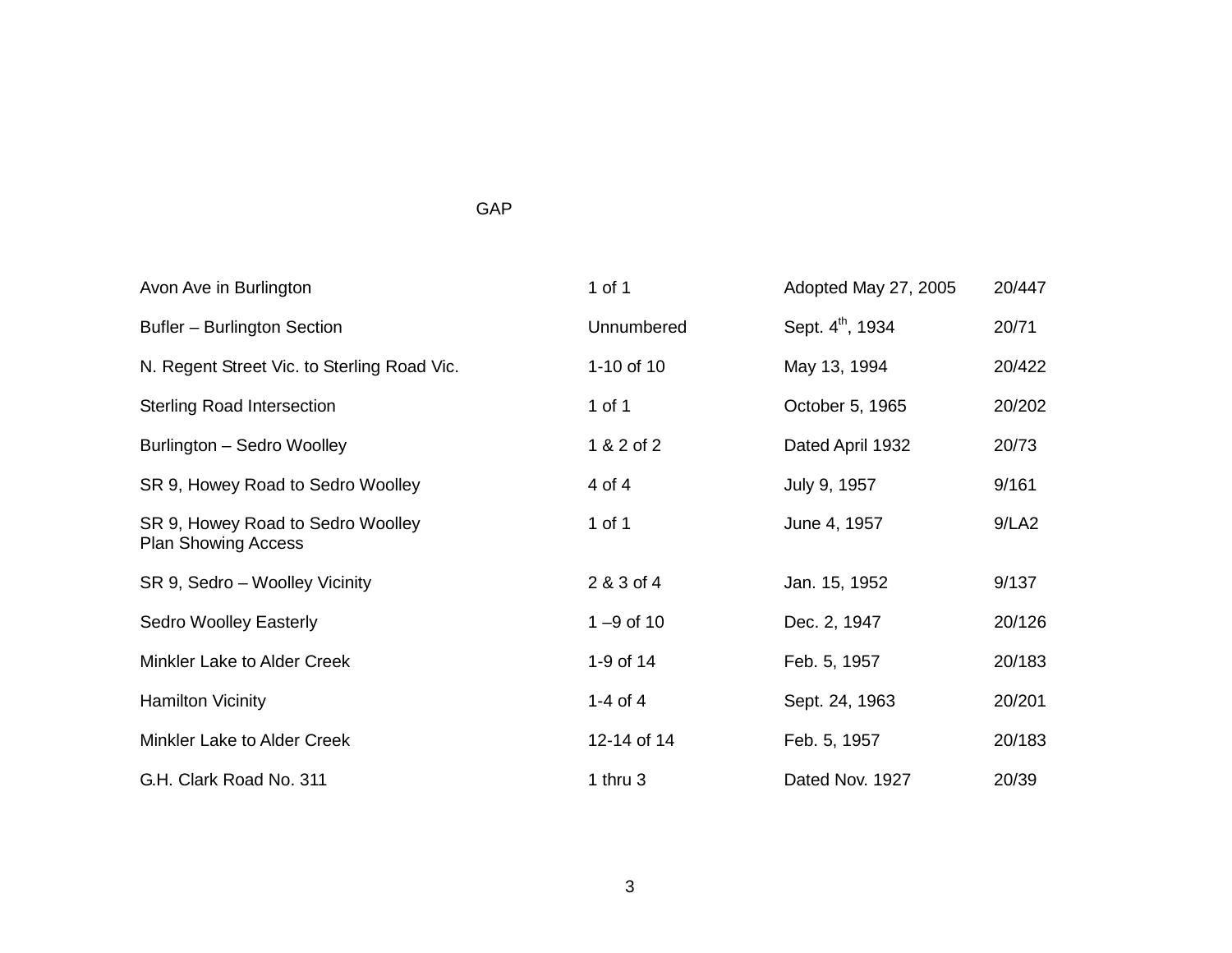| <b>Birdsview to Concrete</b>                           | 1-A & 1-10 of 10 | Sept. 16, 1949    | 20/128 |
|--------------------------------------------------------|------------------|-------------------|--------|
| <b>Concrete Vicinity</b>                               | $1-3$ of $3$     | March 8, 1955     | 20/181 |
| Concrete: D St. to East Corporate Limits               | $1-3$ of $3$     | November 19, 1970 | 20/233 |
| Concrete: East Corporate Limits                        | 1 & 2 of 2       | July 28, 1972     | 20/236 |
| Permanent Highway No. 16                               | $2, 3$ of $3$    | August 28, 1929   | 20/40  |
| Jackman Creek Bridge Vicinity Riprapping               | 1 of 1           | Dec. 11, 1945     | 20/46  |
| Lateral Highway No. 3                                  | $1-3$ of $5$     | Jan. 7, 1931      | 20/77  |
| Van Horn Vicinity                                      | 1 of 1           | July 22, 1952     | 20/174 |
| <b>Faber Hill Vicinity</b>                             | $1-5$ of $5$     | April 29, 1957    | 20/182 |
| <b>Rockport West</b>                                   | $1-5$ of $5$     | July 21, 1953     | 20/175 |
| Shular Rd. to Corkindale Creek                         | 1-12 of 12       | August 16, 1991   | 20/409 |
| Rocky Creek to Marblemount                             | $1-8$ of $8$     | Sept. 21, 1979    | 20/306 |
| Marblemount Vic.: MP 105.58 to MP 106.53               | $1-3$ of $3$     | March 17, 1978    | 20/289 |
| MP 106.53 to Bacon Creek Bridge                        | 1-10 of 10       | Aug 20, 1976      | 20/265 |
| Marblemount to Newhalem Diobsud Creek<br>Bridge Apprs. | 1 of 1           | Aug. 1, 1950      | 20/170 |
| Bacon Creek Bridge to Newhalem Vicinity                | 1-20 of 20       | June 26, 1989     | 20/399 |
| Newhalem Vicinity                                      | $1-3$ of $3$     | December 9, 1988  | 20/394 |